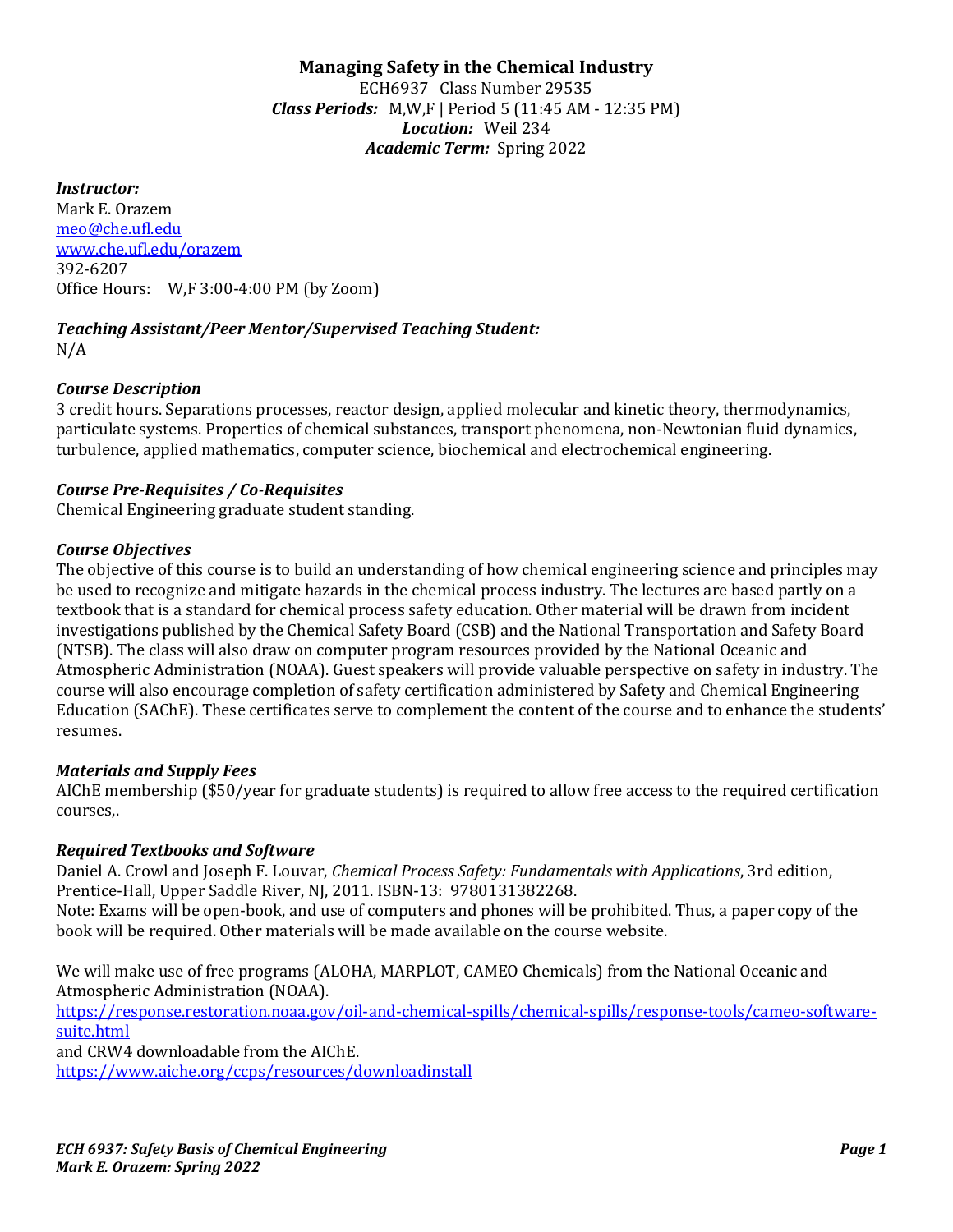## *Recommended Materials*

As the course represents the synthesis of chemical engineering courses taken to date, e.g., material and energy balances, transport phenomena, fluid and solids operations, and thermodynamics, students are advised to refer to textbooks used in those classes as needed.

# *Course Schedule*

The schedule for topics covered is given below. The tentative detailed schedule is given on page 7.

| <b>Week</b>    | <b>Topics Covered</b>                                                                                                      |
|----------------|----------------------------------------------------------------------------------------------------------------------------|
| $\mathbf{1}$   | Introduction: Explosion at T2 Laboratories, Jacksonville                                                                   |
|                | Chapter 1: Inherent safety, accident and loss statistics, acceptable risk, public perceptions, the nature                  |
|                | of the accident process                                                                                                    |
|                | <b>Chapter 2: Toxicology</b>                                                                                               |
| $\overline{2}$ | Chapter 2: Dose and response curves, threshold limit values                                                                |
|                | Chapter 3: Industrial hygiene, OSHA, PSM                                                                                   |
| 3              | Chapter 3: EPA, RMP, TLV calculations, ventilation calculations, safety data sheets                                        |
| 4              | Chapter 3: Ventilation, laboratory safety                                                                                  |
| 5              | Chapter 4: Source models, liquids, gases, release of gases, choked flow, compressible flow                                 |
| 6              | Chapter 4: Compressible flow, flashing, liquid pool evaporation, realistic and worst-case releases,                        |
|                | graphical methods                                                                                                          |
| 7              | Chapter 5: Toxic release and dispersion models, fundamental approach, turbulence in neutrally<br>buoyant dispersion models |
| 8              | Chapter 5: Pasquill-Gifford model, examples 5.1 and 5.2, dense gas dispersions                                             |
| $\mathbf{q}$   | Chapter 5: Toxic effect criteria                                                                                           |
|                | Chapter 6: Fire triangle, Intro to flammability diagrams                                                                   |
|                | Video: Piper Alpha                                                                                                         |
| 10             | Using Flammability diagrams                                                                                                |
|                | Fire and Explosions 1                                                                                                      |
|                | Fire and Explosions 2                                                                                                      |
| 11             | Dust explosions                                                                                                            |
|                | Dust explosions, use of NOAA emergency response programs                                                                   |
| 12             | Chapter 11: Hazard identification                                                                                          |
| 13             | Chapter 12: Risk assessment, revealed and unrevealed faults, event trees, QRA, LOPA, incident                              |
|                | investigation                                                                                                              |
| 14             | Chapter 9: Lifting Hazards, pressure reliefs                                                                               |
| 15             | Chapter 13: Safety procedures and best practices                                                                           |
|                | Review                                                                                                                     |
|                | <b>Final Exam</b>                                                                                                          |

## *Attendance Policy, Class Expectations, and Make-Up Policy*

Attendance is expected and will be recorded. Excused absences must be in compliance with university policies in the Graduate Catalog [\(http://gradcatalog.ufl.edu/content.php?catoid=10&navoid=2020#attendance\)](http://gradcatalog.ufl.edu/content.php?catoid=10&navoid=2020#attendance) and require appropriate documentation.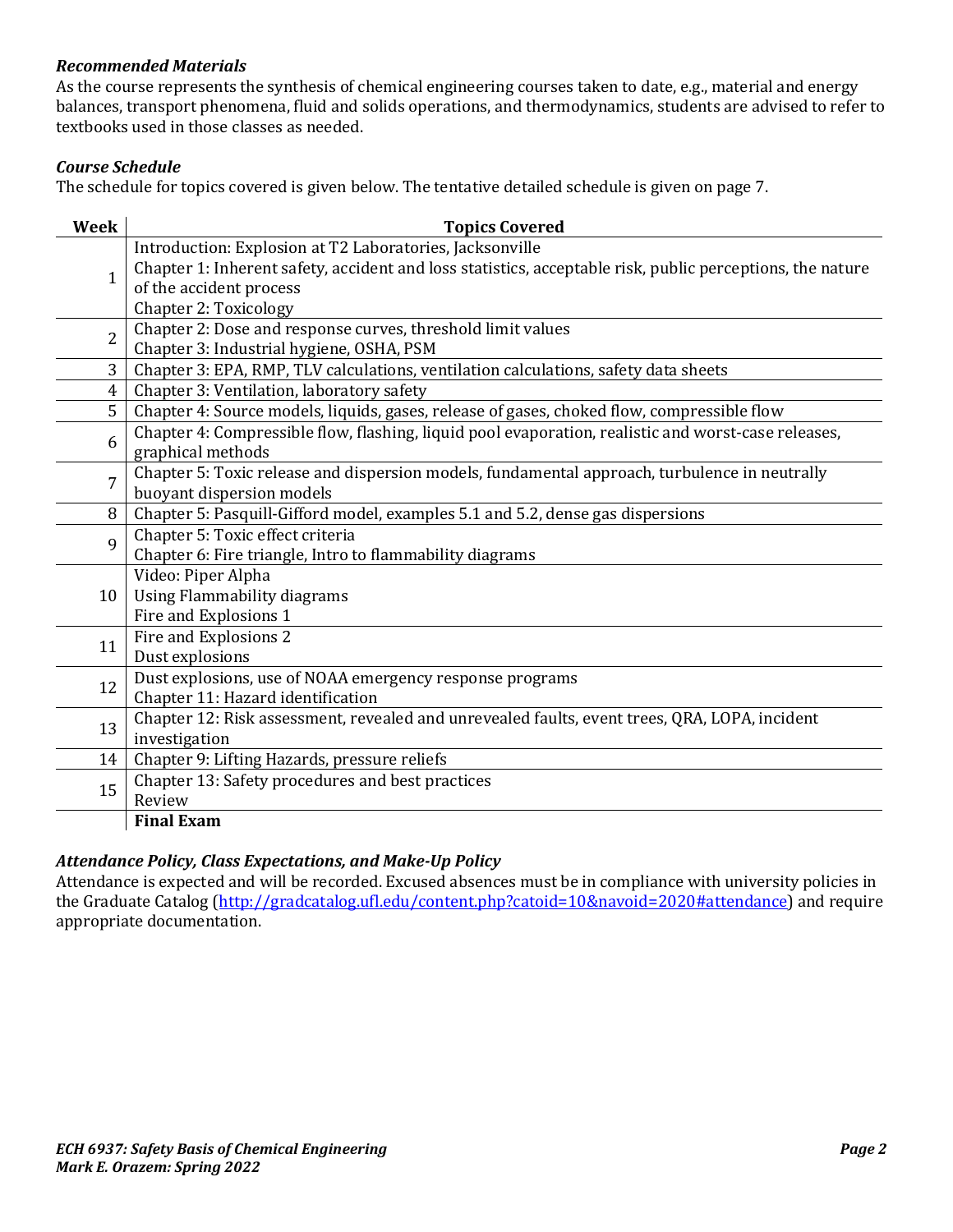# *Evaluation of Grades*

Grades are based on exams, completion of homework assignments, attendance, and participation in the class.

| Homework and quizzes    | 10% |
|-------------------------|-----|
| SAChE certification (5) | 25% |
| Mid-term exam           | 25% |
| Final exam              | 40% |
|                         |     |

All students are required to complete the [SAChE Chemical Reactivity Hazard c](https://www.aiche.org/academy/courses/ela962/sacher-certificate-program-chemical-reactivity-hazards)ertificate. Credit is given for completion of 4 additional [Level Two](https://www.aiche.org/ccps/community/technological-communities/safety-and-chemical-engineering-education-sache/certificate-program/Level-Two-Intermediate-Curriculum) an[d Level Three](https://www.aiche.org/ccps/community/technological-communities/safety-and-chemical-engineering-education-sache/certificate-program/Level-Three-Advanced-Curriculum) SACHE certification.

The SACHE certification is free to AIChE student members. For graduate students, the cost of membership is \$50/year.<https://www.aiche.org/students/membership> Please confirm your membership as soon as possible to avoid unforeseen problems later in the semester.

## *Grading Policy*

Grades for this class are curved at the discretion of the instructor. Attendance and class participation will be considered.

More information on UF grading policy may be found at: <http://gradcatalog.ufl.edu/content.php?catoid=10&navoid=2020#grades>

## *Students Requiring Accommodations*

Students with disabilities who experience learning barriers and would like to request academic accommodations should connect with the disability Resource Center by visiting [https://disability.ufl.edu/students/get-started/.](https://disability.ufl.edu/students/get-started/) It is important for students to share their accommodation letter with their instructor and discuss their access needs, as early as possible in the semester.

### *Course Evaluation*

Students are expected to provide professional and respectful feedback on the quality of instruction in this course by completing course evaluations online via GatorEvals. Guidance on how to give feedback in a professional and respectful manner is available at [https://gatorevals.aa.ufl.edu/students/.](https://gatorevals.aa.ufl.edu/students/) Students will be notified when the evaluation period opens, and can complete evaluations through the email they receive from GatorEvals, in their Canvas course menu under GatorEvals, or via [https://ufl.bluera.com/ufl/.](https://ufl.bluera.com/ufl/) Summaries of course evaluation results are available to students a[t https://gatorevals.aa.ufl.edu/public-results/.](https://gatorevals.aa.ufl.edu/public-results/)

## *In-Class Recording*

Students are allowed to record video or audio of class lectures. However, the purposes for which these recordings may be used are strictly controlled. The only allowable purposes are (1) for personal educational use, (2) in connection with a complaint to the university, or (3) as evidence in, or in preparation for, a criminal or civil proceeding. All other purposes are prohibited. Specifically, students may not publish recorded lectures without the written consent of the instructor.

A "class lecture" is an educational presentation intended to inform or teach enrolled students about a particular subject, including any instructor-led discussions that form part of the presentation, and delivered by any instructor hired or appointed by the University, or by a guest instructor, as part of a University of Florida course. A class lecture does not include lab sessions, student presentations, clinical presentations such as patient history, academic exercises involving solely student participation, assessments (quizzes, tests, exams), field trips, private conversations between students in the class or between a student and the faculty or lecturer during a class session. Publication without permission of the instructor is prohibited. To "publish" means to share, transmit, circulate, distribute, or provide access to a recording, regardless of format or medium, to another person (or persons), including but not limited to another student within the same class section. Additionally, a recording, or transcript of a recording, is considered published if it is posted on or uploaded to, in whole or in part, any media platform, including but not limited to social media, book, magazine, newspaper, leaflet, or third party note/tutoring services. A student who publishes a recording without written consent may be subject to a civil cause of action instituted by a person injured by the publication and/or discipline under UF Regulation 4.040 Student Honor Code and Student Conduct Code.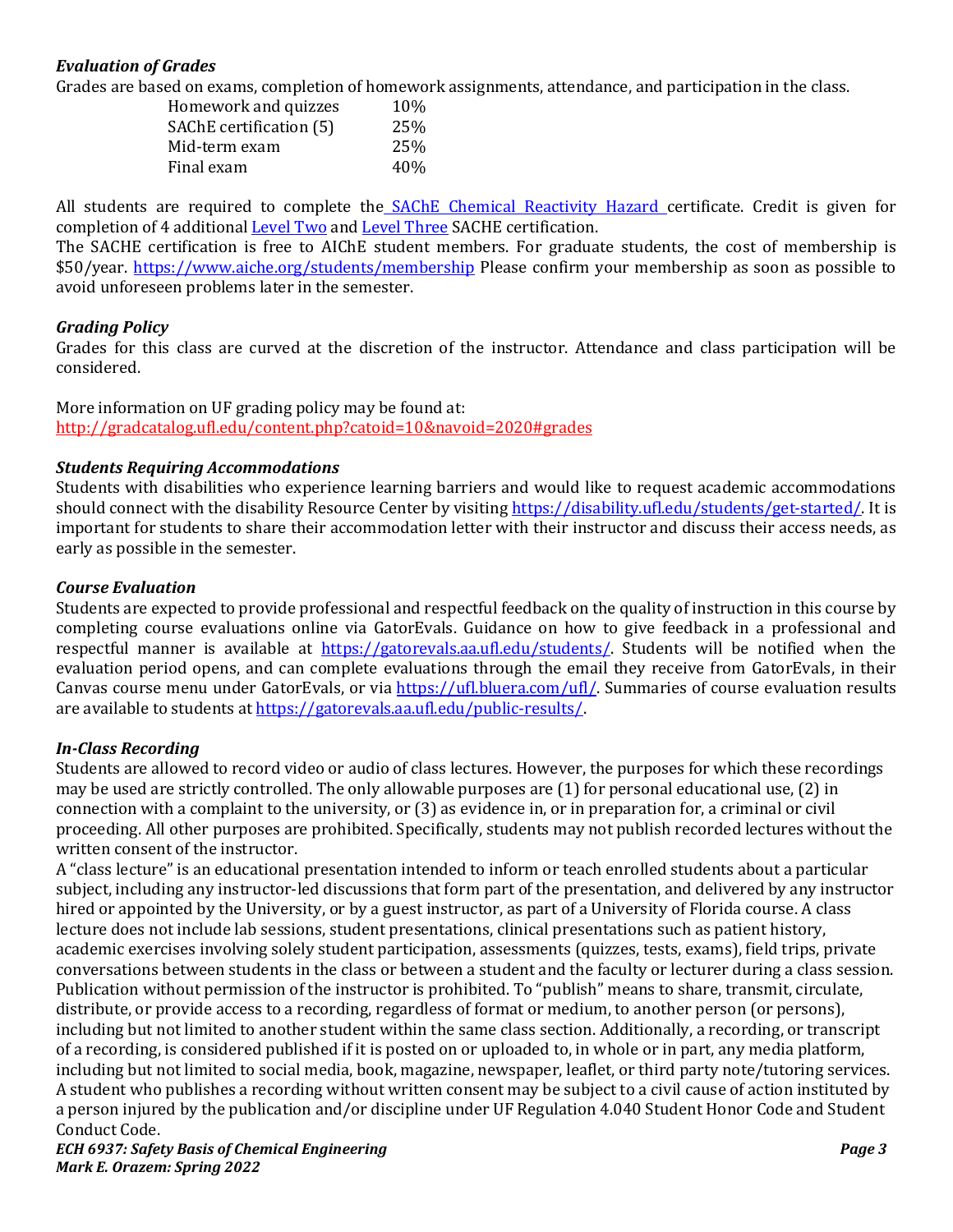# *University Honesty Policy*

UF students are bound by The Honor Pledge which states, "We, the members of the University of Florida community, pledge to hold ourselves and our peers to the highest standards of honor and integrity by abiding by the Honor Code. On all work submitted for credit by students at the University of Florida, the following pledge is either required or implied: "On my honor, I have neither given nor received unauthorized aid in doing this assignment." The Honor Code [\(https://sccr.dso.ufl.edu/policies/student-honor-code-student-conduct-code/\)](https://sccr.dso.ufl.edu/policies/student-honor-code-student-conduct-code/) specifies a number of behaviors that are in violation of this code and the possible sanctions. Furthermore, you are obligated to report any condition that facilitates academic misconduct to appropriate personnel. If you have any questions or concerns, please consult with the instructor or TAs in this class.

### *Commitment to a Safe and Inclusive Learning Environment*

The Herbert Wertheim College of Engineering values broad diversity within our community and is committed to individual and group empowerment, inclusion, and the elimination of discrimination. It is expected that every person in this class will treat one another with dignity and respect regardless of gender, sexuality, disability, age, socioeconomic status, ethnicity, race, and culture.

If you feel like your performance in class is being impacted by discrimination or harassment of any kind, please contact your instructor or any of the following:

- Your academic advisor or Graduate Program Coordinator
- Robin Bielling, Director of Human Resources, 352-392-0903, [rbielling@eng.ufl.edu](mailto:rbielling@eng.ufl.edu)
- Curtis Taylor, Associate Dean of Student Affairs, 352-392-2177[, taylor@eng.ufl.edu](mailto:taylor@eng.ufl.edu)
- Toshikazu Nishida, Associate Dean of Academic Affairs, 352-392-0943[, nishida@eng.ufl.edu](mailto:nishida@eng.ufl.edu)

#### *Software Use*

All faculty, staff, and students of the University are required and expected to obey the laws and legal agreements governing software use. Failure to do so can lead to monetary damages and/or criminal penalties for the individual violator. Because such violations are also against University policies and rules, disciplinary action will be taken as appropriate. We, the members of the University of Florida community, pledge to uphold ourselves and our peers to the highest standards of honesty and integrity.

#### *Student Privacy*

There are federal laws protecting your privacy with regards to grades earned in courses and on individual assignments. For more information, please see: <https://registrar.ufl.edu/ferpa.html>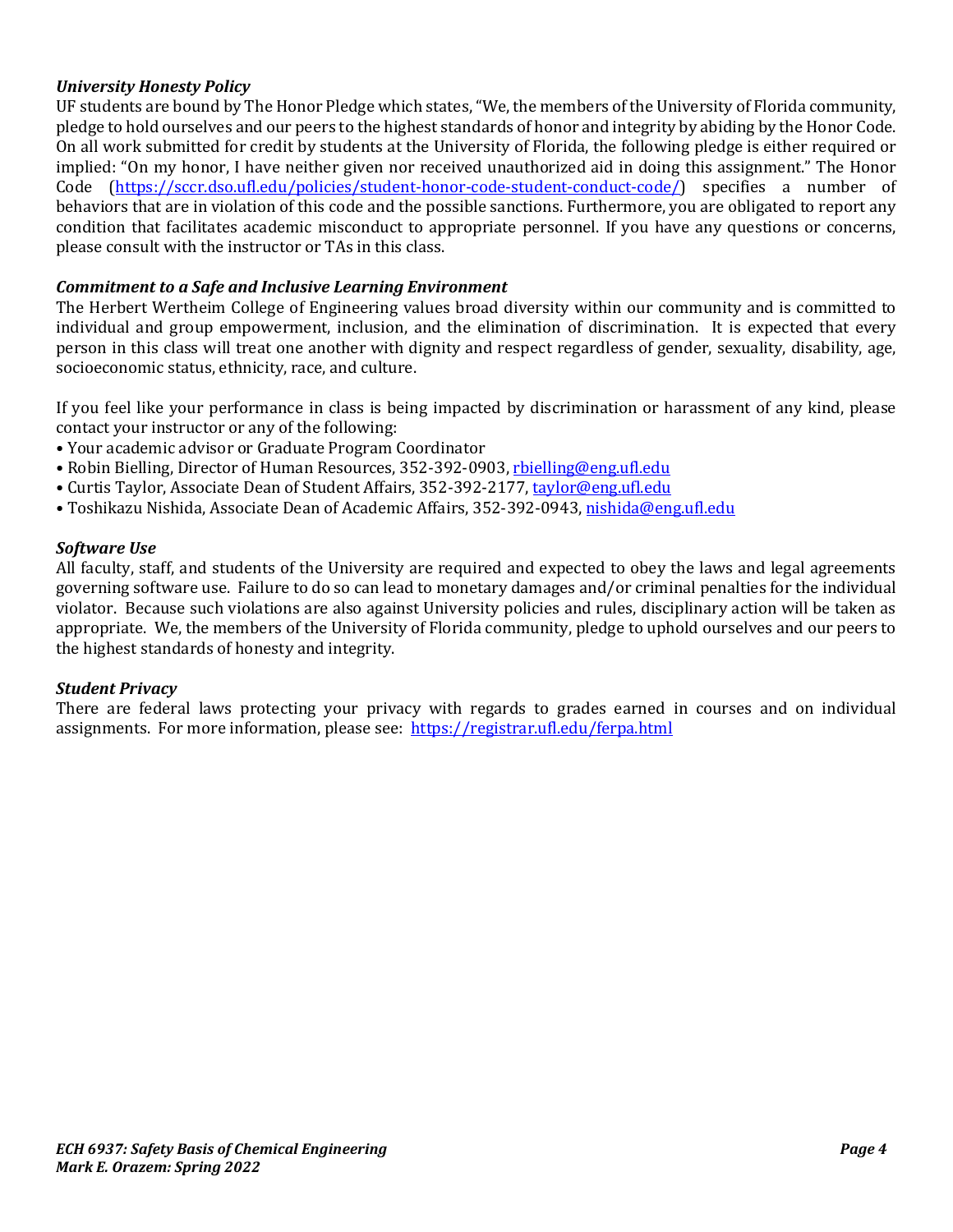# *Campus Resources:*

*Health and Wellness* 

### **U Matter, We Care:**

Your well-being is important to the University of Florida. The U Matter, We Care initiative is committed to creating a culture of care on our campus by encouraging members of our community to look out for one another and to reach out for help if a member of our community is in need. If you or a friend is in distress, please contact [umatter@ufl.edu](mailto:umatter@ufl.edu) so that the U Matter, We Care Team can reach out to the student in distress. A nighttime and weekend crisis counselor is available by phone at 352-392-1575. The U Matter, We Care Team can help connect students to the many other helping resources available including, but not limited to, Victim Advocates, Housing staff, and the Counseling and Wellness Center. Please remember that asking for help is a sign of strength. In case of emergency, call 9-1-1.

**Counseling and Wellness Center:** [https://counseling.ufl.edu,](https://counseling.ufl.edu/) and 392-1575; and the University Police Department: 392-1111 or 9-1-1 for emergencies.

## **Sexual Discrimination, Harassment, Assault, or Violence**

If you or a friend has been subjected to sexual discrimination, sexual harassment, sexual assault, or violence contact the **[Office of Title IX Compliance](https://titleix.ufl.edu/)**, located at Yon Hall Room 427, 1908 Stadium Road, (352) 273-1094, [title-ix@ufl.edu](mailto:title-ix@ufl.edu)

## **Sexual Assault Recovery Services (SARS)**

Student Health Care Center, 392-1161.

**University Police Department** at 392-1111 (or 9-1-1 for emergencies), o[r http://www.police.ufl.edu/.](http://www.police.ufl.edu/)

### **COVID-19**

- You are expected to wear approved face coverings at all times during class and within buildings even if you are vaccinated.
- If you are sick, stay home and self-quarantine. Please visit the UF Health Screen, Test & Protect website about next steps, retake the questionnaire and schedule your test for no sooner than 24 hours after your symptoms began. Please call your primary care provider if you are ill and need immediate care or the UF Student Health Care Center at 352-392-1161 (or email [covid@shcc.ufl.edu](mailto:covid@shcc.ufl.edu)) to be evaluated for testing and to receive further instructions about returning to campus.
- If you are withheld from campus by the Department of Health through Screen, Test & Protect, you are not permitted to use any on campus facilities. Students attempting to attend campus activities when withheld from campus will be referred to the Dean of Students Office.
- UF Health Screen, Test & Protect offers guidance when you are sick, have been exposed to someone who has tested positive or have tested positive yourself. Visit the [UF Health Screen, Test & Protect website](https://click.info.gator360.ufl.edu/?qs=8f0d5e01a3f7385148f144e2089093522a358a8d85cb9db73c31675d3c5e5c0d27748d40c212f544822551342f1912ea5b4f2b890d5952e8) for more information.
- Please continue to follow healthy habits, including best practices like frequent hand washing. Following these practices is our responsibility as Gators.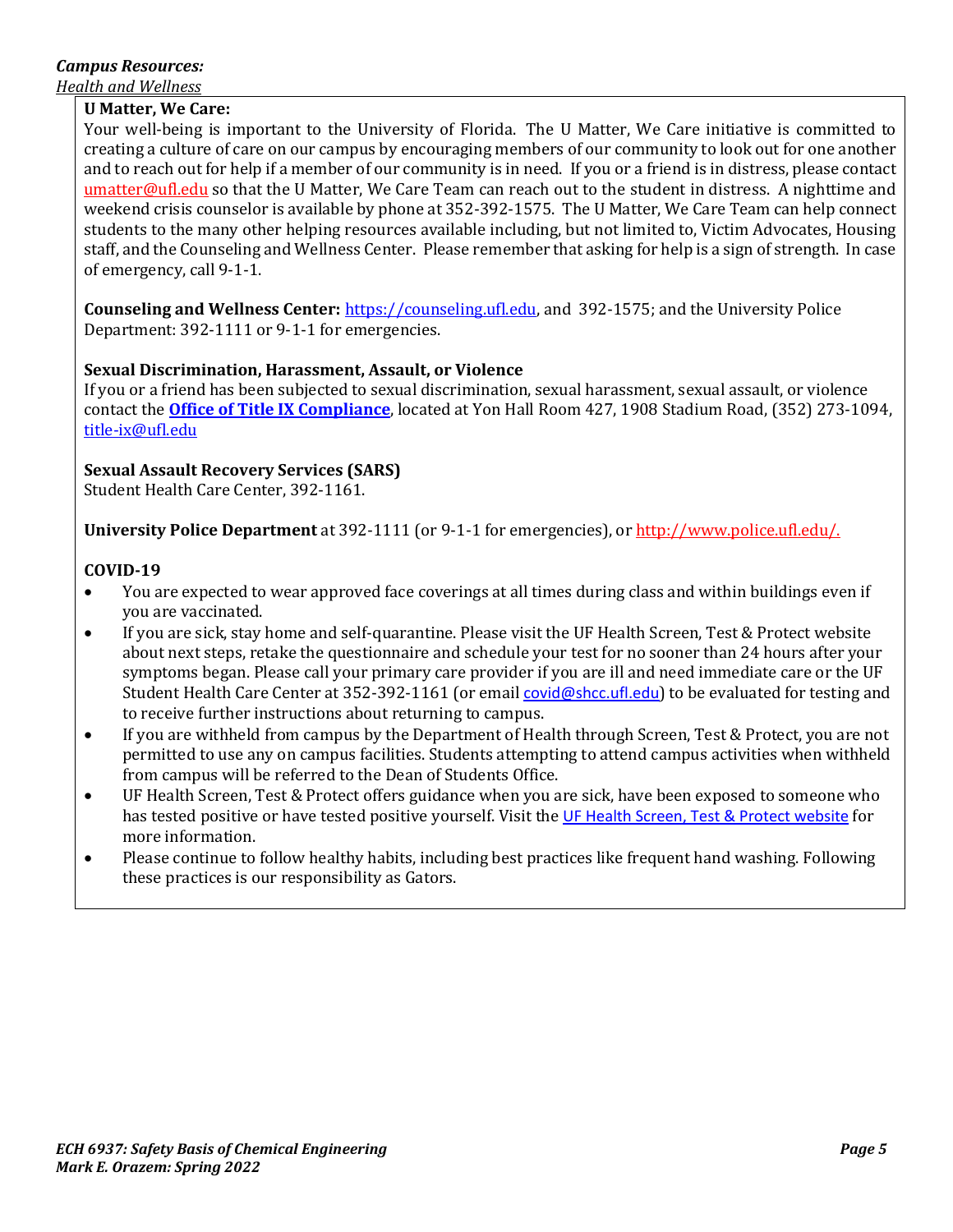**E-learning technical suppor***t*, 352-392-4357 (select option 2) or e-mail to Learning-support@ufl.edu. [https://lss.at.ufl.edu/help.shtml.](https://lss.at.ufl.edu/help.shtml)

**Career Resource Center**, Reitz Union, 392-1601. Career assistance and counseling[. https://www.crc.ufl.edu/.](https://www.crc.ufl.edu/)

**Library Support**[, http://cms.uflib.ufl.edu/ask.](http://cms.uflib.ufl.edu/ask) Various ways to receive assistance with respect to using the libraries or finding resources.

**Teaching Center**, Broward Hall, 392-2010 or 392-6420. General study skills and tutoring. [https://teachingcenter.ufl.edu/.](https://teachingcenter.ufl.edu/)

**Writing Studio, 302 Tigert Hall***,* 846-1138. Help brainstorming, formatting, and writing papers. [https://writing.ufl.edu/writing-studio/.](https://writing.ufl.edu/writing-studio/)

**Student Complaints Campus***:* [https://care.dso.ufl.edu.](https://care.dso.ufl.edu/)

**On-Line Students Complaints***:* [http://www.distance.ufl.edu/student-complaint-process.](http://www.distance.ufl.edu/student-complaint-process)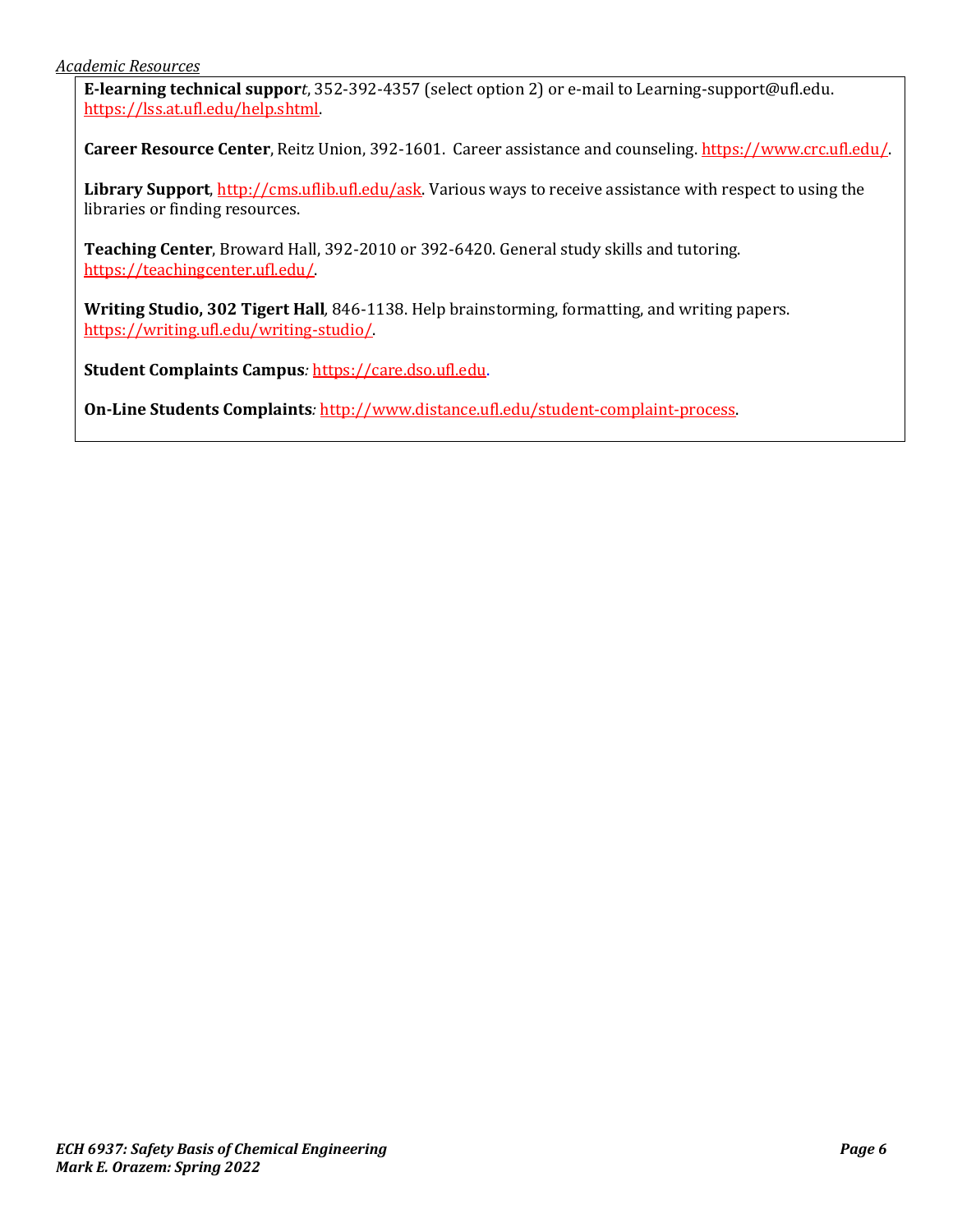# **Tentative Schedule (updated January 4, 2022)**

| Date          | <b>Topics Covered</b>                                                                                                                  |
|---------------|----------------------------------------------------------------------------------------------------------------------------------------|
| Jan. 5, 2022  | Introduction to Course. Explosion at T2 Laboratories, Jacksonville. Expectations.                                                      |
| Jan. 7, 2022  | (Chapter 1) Inherent safety, accident and loss statistics, acceptable risk, public perceptions, the nature of the<br>accident process. |
| Jan. 10, 2022 | (Chapter 2) Toxicology.                                                                                                                |
| Jan. 12, 2022 | Chapter 2 continued. Dose and Response Curves. Threshold Limit Values.                                                                 |
| Jan. 14, 2022 | Chapter 3. Industrial Hygiene. OSHA, PSM.                                                                                              |
| Jan. 17, 2022 | UF Holiday. Martin Luther King Day.                                                                                                    |
| Jan. 19, 2022 | (Chapter 3 continued. EPA, RMP. TLV calculations.                                                                                      |
| Jan. 21, 2022 | (Chapter 3) Ventilation calculations.                                                                                                  |
| Jan. 24, 2022 | (Chapter 3) Safety Data Sheets.                                                                                                        |
| Jan. 26, 2022 | Chapter 3. Ventilation.                                                                                                                |
| Jan. 28, 2022 | Laboratory Safety                                                                                                                      |
| Jan. 31, 2022 | (Chapter 4) Source Models. Liquids, gases. Release of gases, choked flow.                                                              |
| Feb. 2, 2022  | (Chapter 4) Compressible flow                                                                                                          |
| Feb. 4, 2022  |                                                                                                                                        |
| Feb. 7, 2022  | (Chapter 4) Compressible flow.                                                                                                         |
| Feb. 9, 2022  | (Chapter 4) Compressible flow. Graphical methods.                                                                                      |
| Feb. 11, 2022 | (Chapter 4) Flashing. Liquid pool evaporation, realistic and worst-case releases.                                                      |
| Feb. 14, 2022 | (Chapter 5) Toxic Release and Dispersion Models. Fundamental approach.                                                                 |
| Feb. 16, 2022 |                                                                                                                                        |
| Feb. 18, 2022 | (Chapter 5) Chapter 5 turbulence in neutrally buoyant dispersion models                                                                |
| Feb. 21, 2022 | (Chapter 6) Chapter 5 Pasquill-Gifford model Chapter 5 Examples 5.1 and 5.2                                                            |
| Feb. 23, 2022 |                                                                                                                                        |
| Feb. 25, 2022 | Chapter 5 Dense gas dispersions                                                                                                        |
| Feb. 28, 2022 | Chapter 5 Toxic effect criteria.                                                                                                       |
| Mar. 2, 2022  | Review                                                                                                                                 |
| Mar. 3, 2022  | Mid-Term Exam to be held during Exam Periods (8:20-10:10 PM)                                                                           |
| Mar. 4, 2022  | Guest speaker: Jeffrey Wanko, OSHA                                                                                                     |
| Mar. 7, 2022  | UF Holiday. Spring Break.                                                                                                              |
| Mar. 9, 2022  | UF Holiday. Spring Break.                                                                                                              |
| Mar. 11, 2022 | UF Holiday. Spring Break.                                                                                                              |
| Mar. 14, 2022 | Chapter 6 Fire triangle                                                                                                                |
| Mar. 16, 2022 | Chapter 6 Intro to flammability diagrams                                                                                               |
| Mar. 18, 2022 | Video: Piper Alpha                                                                                                                     |
| Mar. 21, 2022 | Using Flammability diagrams                                                                                                            |
| Mar. 23, 2022 | Fire and Explosions 1                                                                                                                  |
| Mar. 25, 2022 | Fire and Explosions 2                                                                                                                  |
| Mar. 28, 2022 | Dust explosions.                                                                                                                       |
| Mar. 30, 2022 | Dust explosions. Use of NOAA emergency response programs.                                                                              |
| Apr. 1, 2022  | Guest speaker: Kevin Kennelley                                                                                                         |